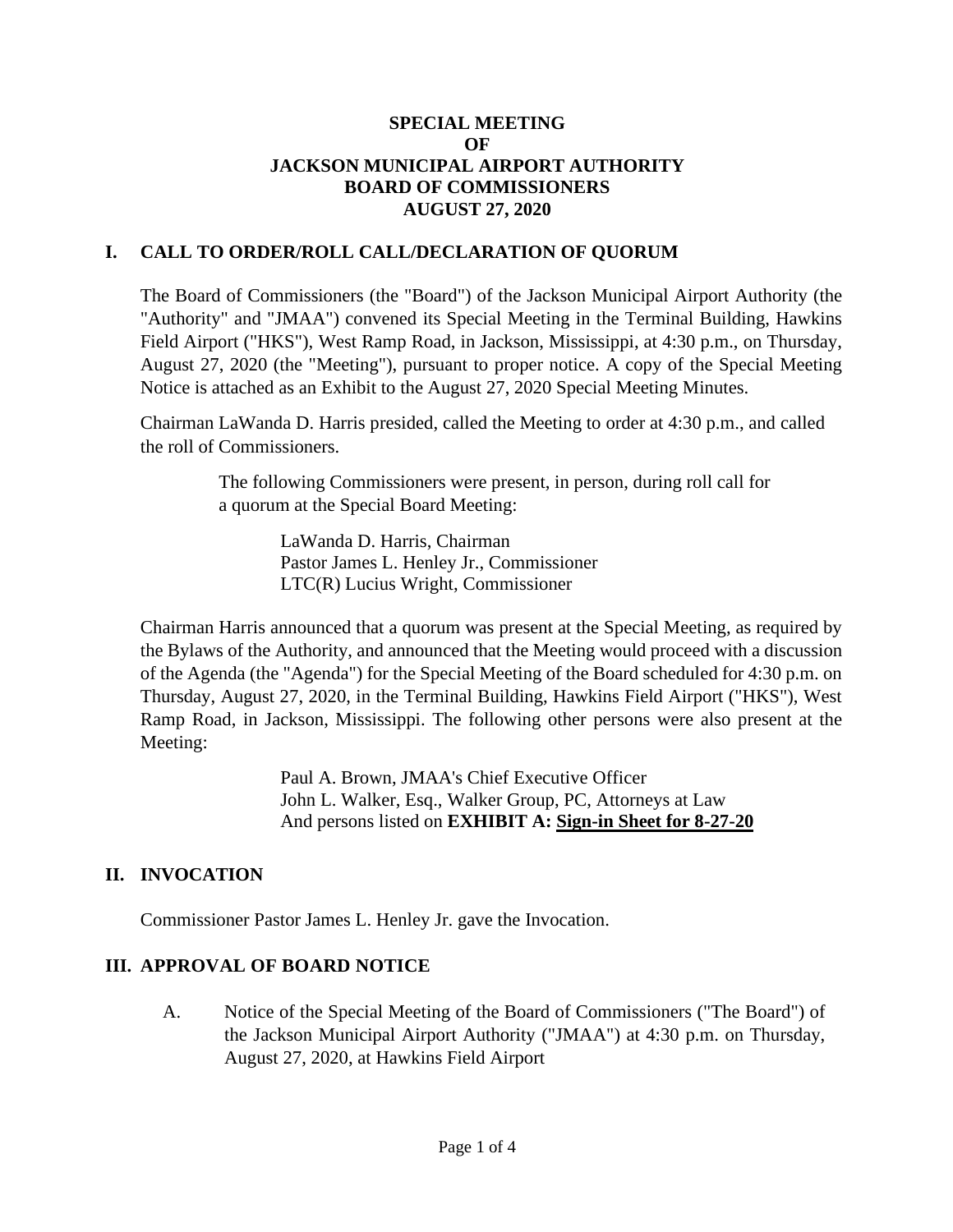### **RESOLUTION CY-2020-171**

# **APPROVAL OF THE NOTICE OF THE AUGUST 27, 2020 SPECIAL MEETING AT HAWKINS FIELD AIRPORT**

After discussion and review, and upon the motion made by Commissioner LTC(R) Wright, seconded by Commissioner Pastor Henley, and approved by a majority vote 2-1-0, the following resolution was made and entered.

**RESOLVED**, that the Board hereby approves the Notice of the August 27, 2020 Special Meeting and directs affixing a copy of it to the Minutes of the August 27, 2020 Special Meeting.

Yeas: Harris, Wright Nays: Henley Abstentions: None

August 27, 2020

The Board discussed whether the Notice is approved by a majority vote of two (2) "Yeas" and one (1) "Nay." Attorney John L. Walker confirmed that the Notice is approved by a majority vote.

#### **IV. PUBLIC COMMENTS**

None.

#### **V. PROCUREMENTS**

*a. Fire Alarm System Improvements, JAN: Authorization to (i) re-advertise a Request for Proposals for the replacement of the Fire Alarm System at Jackson-Medgar Wiley Evers International Airport…………………………………Page 1*

Chairman Harris commented that the Selection Process included in Memorandum No. DPSO 2020-16 is not the correct selection process, as it is not the selection process used by JMAA for Request for Proposals ("RFP"). She then stated that the Selection Process needs to be included in the memo needs to be amended.

Next, Mr. Paul Brown, CEO, confirmed that JMAA Funds are the source of funds for this project. He also informed the Board that Staff would aggressively solicit Proposals from DBEs even though there is no Disadvantaged Business Enterprises ("DBE") Participation percentage requirement associated with the project.

Commissioner Pastor Henley then informed the Board that the language in the DBE section should be updated to be consistent with the language utilized in Memorandum No.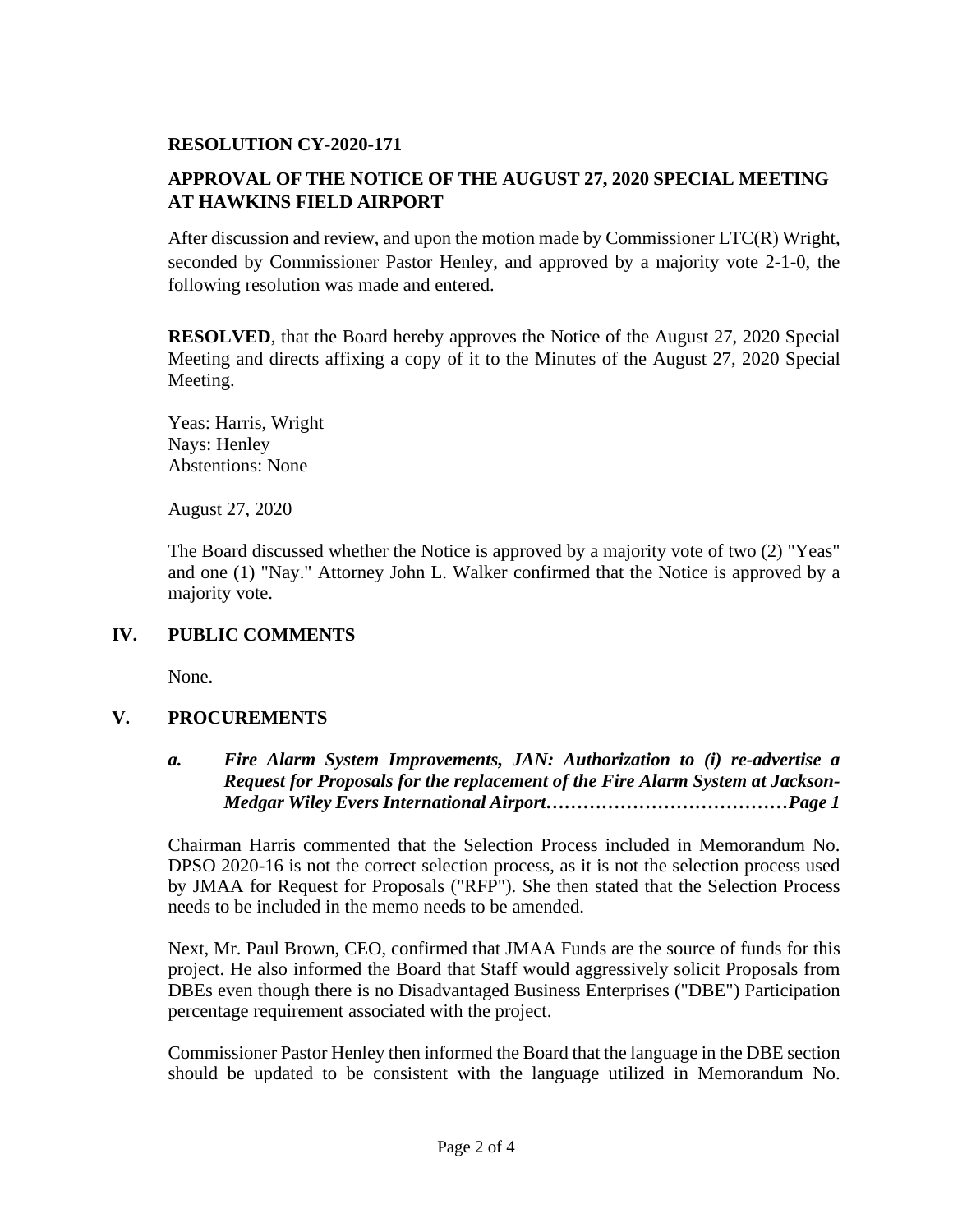Properties 2020-23. Mr. Brown confirmed that Staff would amend the Memorandum as requested.

In response to Commissioner  $LTC(R)$  Wright's inquiry as to the reason no bids were submitted in response to the most recent solicitation, Mr. Brown informed the Board that Johnson Controls responded to the initial solicitation and did not respond to the most recent solicitation. He explained that Johnson Controls wrote the initial specifications before the initial RFP was published. Therefore, Staff decided to widen the specifications in the most recent solicitation to ensure more companies could qualify, but no proposals were submitted. Further, he informed the Board that during this solicitation, Staff would utilize more publications, including Mississippi Today, and even some national sources, to advertise for more suitable companies to participate and attract more respondents.

In response to Commissioner Pastor Henley's inquiry, Mr. Brown confirmed that Staff published the previous RFP in June 2020.

#### **RESOLUTION CY-2020-172**

#### **RESOLUTION AUTHORIZING JACKSON MUNICIPAL AIRPORT AUTHORITY'S STAFF TO RE-ADVERTISE A REQUEST FOR PROPOSALS ("RFP") FOR THE REPLACEMENT OF THE JAN FIRE ALARM SYSTEM AT JACKSON-MEDGAR WILEY EVERS INTERNATIONAL AIRPORT**

Upon motion by Commissioner Pastor Henley, seconded by Commissioner LTC(R) Wright, the following **RESOLUTION** was made and approved by a unanimous vote.

**WHEREAS**, the Board has considered the request of Jackson Municipal Airport Authority's ("JMAA") Staff for authority to re-advertise a Request for Proposals ("RFP") for the replacement of the JAN Fire Alarm System at Jackson-Medgar Wiley Evers International Airport ("JAN"); and

**WHEREAS**, JMAA did not receive any bids in response to the RFP that was advertised for the services related to the JAN Fire Alarm System Improvements; and

**WHEREAS**, the Board finds that such request, which is explained in Memorandum No. DPSO 2020-16, as amended to include JMAA's RFP Selection Process and the updated DBE solicitation language, dated August 27, 2020, found at pages 1-4 of the Special Meeting Packet, ought to be granted.

**IT IS, THEREFORE, RESOLVED** that JMAA's Staff is authorized to re-advertise a Request for Proposals ("RFP") for the replacement of the JAN Fire Alarm System at Jackson-Medgar Wiley Evers International Airport ("JAN"); and

**IT IS, THEREFORE, FURTHER RESOLVED** that such request is fully explained in Memorandum No. DPSO 2020-16, as amended to include JMAA's RFP Selection Process and the updated DBE solicitation language, dated August 27, 2020, found on pages 1-4 of the Special Meeting Packet.